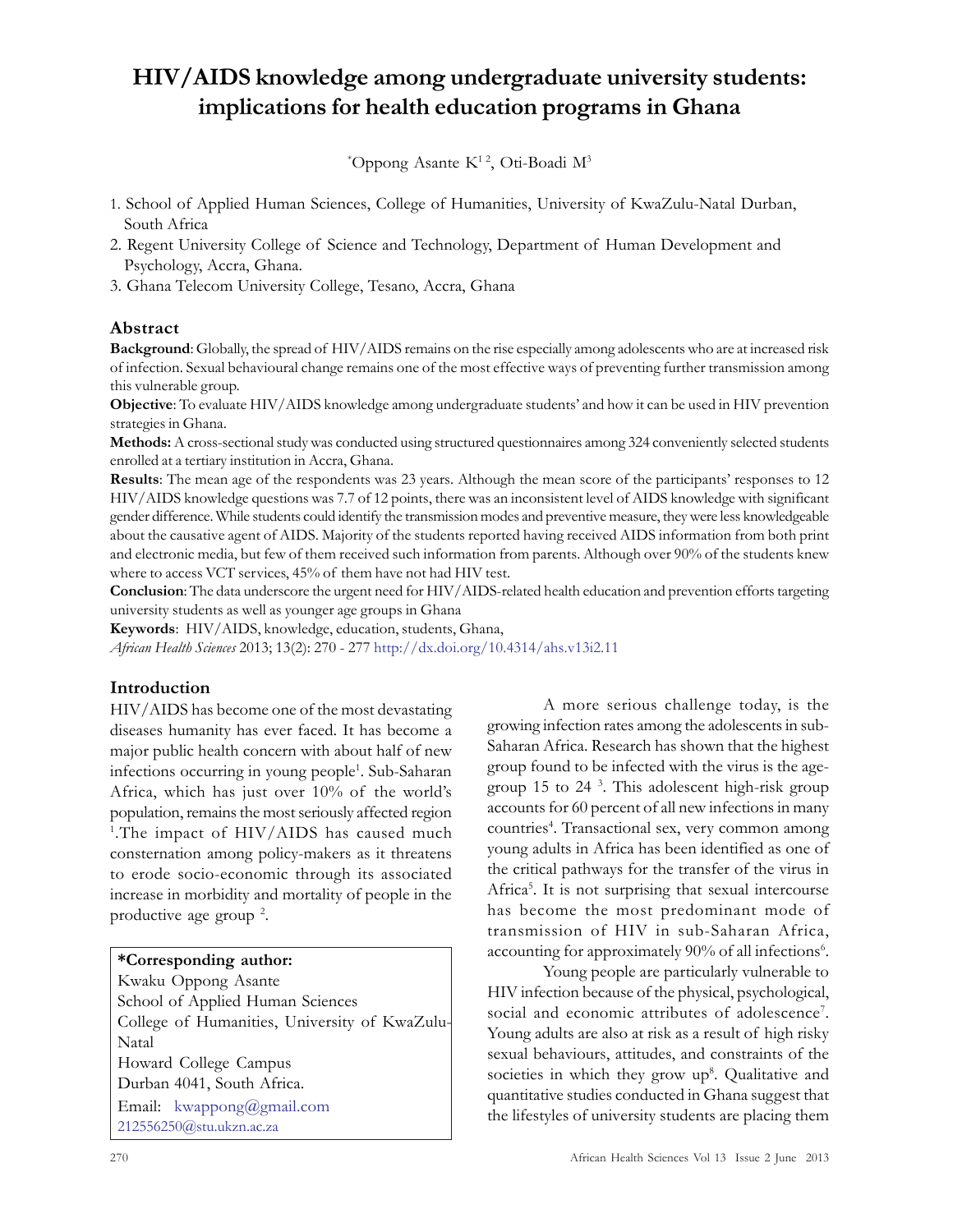at risk of contracting the HIV 9, <sup>10</sup>. Moreover peer pressure to obtain luxury items, such as expensive clothing, jewellery, fashionable hairstyles, accessories, and makeup, motivates young women to engage in transactional sex 11-13 .

It has also been demonstrated that increased knowledge about AIDS is not a predictor for behavioural change 14-17, although knowledge about the disease is a prerequisite for change <sup>18</sup>. Knowledge of HIV and other STIs have been lacking among adolescents in Ghana, with sparse and limited literature in this area as previous studies conducted have focused on public universities <sup>10, 19</sup> with little or no data on private university students. According to the 2008 Ghana Demographic Health Survey (GDHS) 98% of women and 99% of men were aware of HIV in Ghana<sup>20</sup>. However, this has not translated into comprehensive knowledge and safe sexual behaviour as only 25% of females and 33% of males aged 15 - 24 years had comprehensive knowledge of HIV<sup>1</sup> . This has health implications for propagation of the HIV/AJDS disease prevention and policy formulation.

In essence, there is a need to gather information on the basic knowledge of private university college students about HIV/AIDS, etiology, transmission, methods of prevention as well as their sexual practices since almost 45% of Ghana's population of about 24 million is aged 15 years or less <sup>21</sup>.

The main objective of this study is to evaluate HIV/AIDS knowledge among undergraduate students' and how it can be used in HIV prevention strategies in Ghana.

# Methods

# Survey site and participants

A cross-sectional design was adopted for the study. The participants comprised 324 university students (43.8% females and 56.2% males) from a private tertiary institution in Accra, Ghana, with an age range of 17 to 37. The students were enrolled in 10 different undergraduate academic programs in the participating university. Convenience sampling was used as the first author investigator is a staff in the university and easy access to students. The sample size represents 94% of response rate from eligible prospective individuals approached to take part in the study.

# Measures

A well validated measure and self-administered AIDS Knowledge and Attitude Inventory<sup>22, 23</sup> were used to gather data. The instrument had questions on demographic characteristics to measure age, level, gender sex, religion, and marital status. The AIDS Knowledge and Attitude Inventory have been validated with a Ghanaian sample <sup>10, 24</sup> indicating that the instrument could be used in a Ghanaian context. Students were asked if they know their HIV status and where to get HIV testing and counseling. The following measures were used in the current study.

# Source of AIDS information

Two types of information sources were assessed: media/public and personal. For media/public sources, students were asked whether they had received AIDS information in the past 6 months from any of 5 sources (e.g. internet, radio, television, magazines/newspapers and parents). Students were also asked to check sources that could provide the most reliable information on AIDS.

# HIV/AIDS knowledge

Questions were asked to assess respondents' knowledge about the HIV and AIDS. There were three sets of questions assessing AIDS knowledge in different formats. The first set consisted items assessing knowledge of definition and causation of HIV/AIDS. The second set contained questions assessing modes of AIDS virus transmission, and the third set of questions regarding AIDS symptoms and preventive measures. The summation of these scores formed the basis for data analysis. The possible score ranges from 0 to 12. Higher scores indicate more accurate knowledge on HIV/AIDS. The respondents' knowledge of HIV/AIDS was assessed by assigning a score of 1 to each correct answer of 12 yes/no HIV/AIDS related questions

# Survey procedure

A list of registered students for the semester was collected from the university academic officer, who also granted the permission to conduct the survey in the university. The investigator contacted fellow faculty members from different departments in the university and asked them if they would explain the research to students and hand out the questionnaires. Most of the lecturers contacted agreed with just some few ones who declined because they were not prepared to offer the last 20 minutes of their lecture period for the purpose of this research. Having explained the nature of the research, the faculty member distributed a self-administered questionnaire to the students. The students were informed that the survey was anonymous and were assured of the confidentiality of their responses. The students were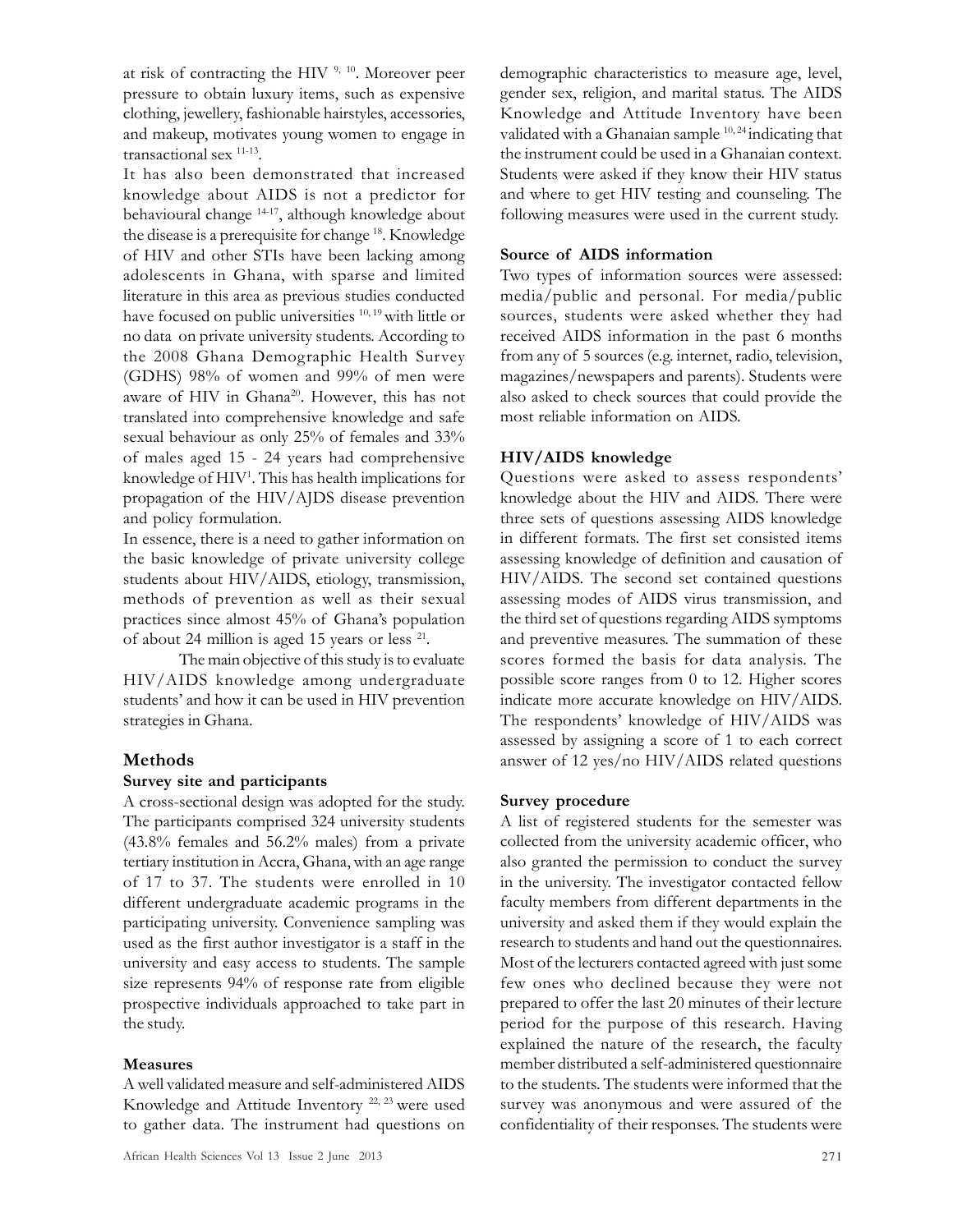informed not to indicate their names on the form. Majority (83%) of the students were in their first and second years because most of the senior faculty members who were handling the third and final year students could not administer the questionnaires.

The survey was filled out during the last 20 minutes of a 3-hour course. Participation was voluntary and students had the opportunity to refuse participation. Five (5) questionnaires were left on the desk without being filled whilst 14 students did not answer any item at all on the questionnaire. Thus, non respondents were 19(6%). The study was approved by Human Research Committee of Regent University College of Science & Technology.

#### Data analysis

The Statistical Package for the Social Sciences (SPSS) version 18.0 was used for data analysis where standard descriptive statistics were used to describe some of the findings. For the test of significance, an independent sample t-test and Analysis of variance (ANOVA) was used to compare the differences in mean of the knowledge on HIV/AIDS according to the various demographic characteristics In addition, Chi-square was used to explore the associations between the various variables on the sources of HIV/AIDS information.

# Results

#### Sample characteristics

Table 1 shows the characteristics of the sample in the study. The sample consisted of [168 (52%)] first year students, [102 (31%)] second year students and [54(17%)] third year students. The mean age was 22.94 years (SD = 3.93) with 81.2% of the participants between 17 and 25 years of age. The sample consisted of 43.8% females and 56.2% males. Majority of the participants [196(60.5%)] were single,  $[96 (29.6\%)]$  in a relationship, and the remaining  $[32]$ (9.9%)] were married.

| Table 1: Socio-demographics and differences in HIV/AIDS knowledge ( $n = 324$ ) |  |  |
|---------------------------------------------------------------------------------|--|--|
|---------------------------------------------------------------------------------|--|--|

| Variables             | N   | $\frac{0}{0}$ | Mean (SD           | Test used         | <i>p</i> -value |
|-----------------------|-----|---------------|--------------------|-------------------|-----------------|
| Gender                |     |               |                    | 2.40 <sup>b</sup> | 0.017           |
| Male                  | 182 | 56.2          | 7.52(2.21)         |                   |                 |
| Female                | 142 | 43.8          | 8.11(2.17)         |                   |                 |
| Ages                  |     |               |                    |                   |                 |
| $16 - 20$             | 93  | 28.7          | 7.02(2.04)         | $6.26^{\circ}$    | 0.0001          |
| $21 - 25$             | 170 | 52.5          | 8.06(2.25)         |                   |                 |
| $26 - 30$             | 47  | 14.5          | 8.38 (2.26)        |                   |                 |
| $31+$                 | 14  | 4.3           | 7.29(0.99)         |                   |                 |
| Marital status        |     |               |                    | 4.86 <sup>a</sup> | 0.008           |
| Single                | 196 | 60.5          | 7.47(2.25)         |                   |                 |
| Married               | 32  | 9.9           | 8.22(1.43)         |                   |                 |
| In relationship       | 96  | 29.6          | 8.25(2.43)         |                   |                 |
| Religious affiliation |     |               |                    | 2.27 <sup>b</sup> | 0.203           |
| Christian             | 311 | 96.0          | 7.74(2.23)         |                   |                 |
| Muslims               | 13  | 4.0           | 8.54(1.45)         |                   |                 |
| Years in school       |     |               |                    | 1.37 <sup>a</sup> | 0.257           |
| First year            | 168 | 52.0          | 7.80(2.22)         |                   |                 |
| Second year           | 102 | 31.0          | 7.96(2.16)         |                   |                 |
| Third year            | 54  | 17.0          | <u>7.36 (2.27)</u> |                   |                 |

AIDS

a F-values from one-way ANOVA b Independent t-test Respondents' knowledge about HIV/

## Meaning and causative agent of AIDS

Virtually all the respondents [323 (99.7%)] had heard about HIV/AIDS. The respondents' answers to the HIV/AIDS knowledge questions are shown in [table 2].The overall mean knowledge score was 7.7 out of a possible score of 12. Majority of the respondents [304 (97.4%)] and [320 (98.8%)] knew the right meaning of the acronyms HIV and AIDS respectively. Surprisingly, only [177 (54.6%)] knew that the Human Immunodeficiency Virus (HIV) causes Acquired Immunodeficiency Syndrome (AIDS).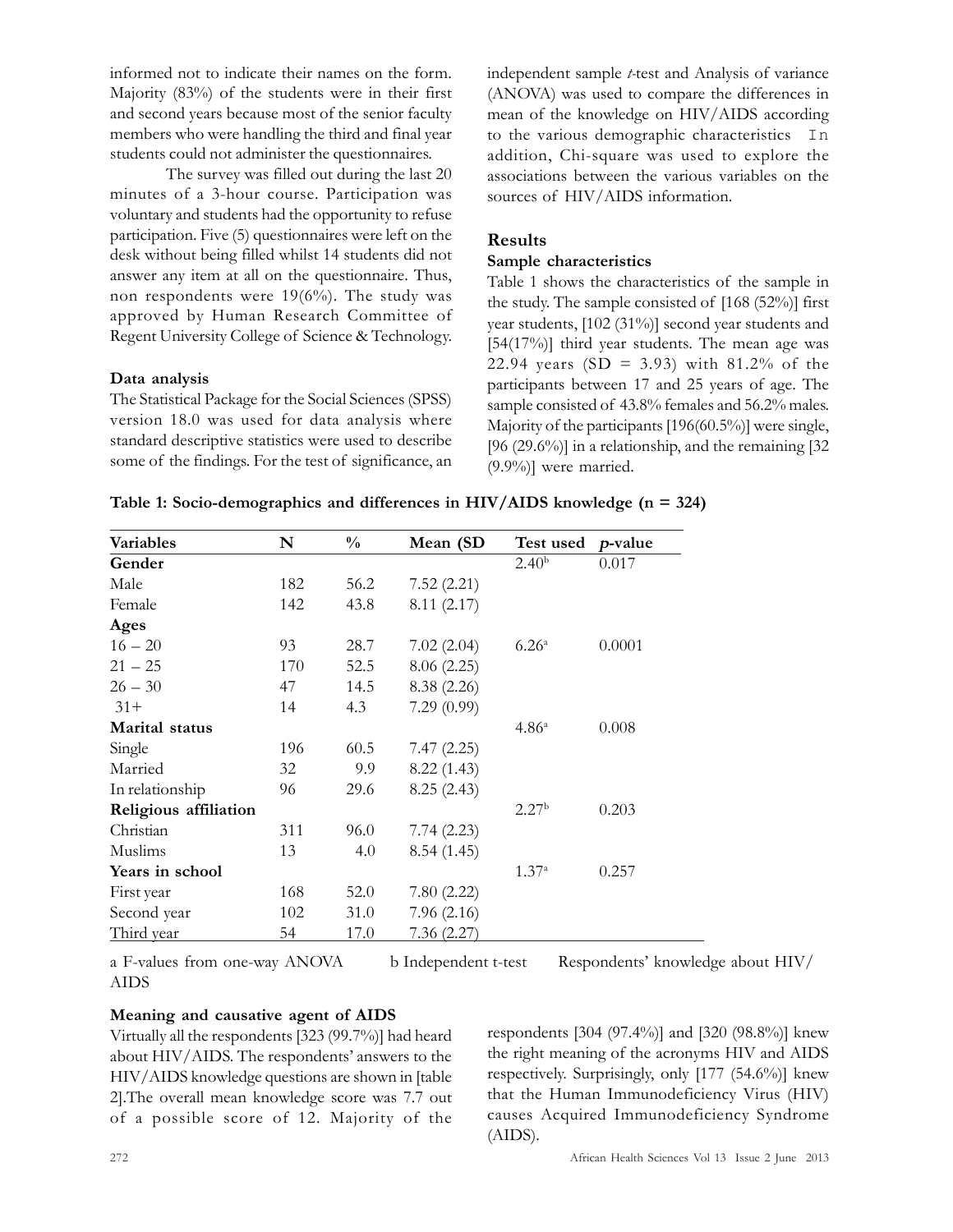| <b>Variables</b>                     | N   | % answering correctly |  |  |  |
|--------------------------------------|-----|-----------------------|--|--|--|
| <b>Definitions and Symptoms</b>      |     |                       |  |  |  |
| The meaning of HIV                   | 304 | 97.4                  |  |  |  |
| The meaning of AIDS                  | 320 | 98.8                  |  |  |  |
| HIV is the causal agent of AIDS      | 177 | 54.6                  |  |  |  |
| Modes of transmission                |     |                       |  |  |  |
| Unprotected sexual intercourse       | 156 | 50.0                  |  |  |  |
| Sharing of infected needles          | 78  | 25.0                  |  |  |  |
| Mother-to-child                      | 78  | 25.0                  |  |  |  |
| Preventions strategies               |     |                       |  |  |  |
| Condom usage                         | 271 | 77.5                  |  |  |  |
| Abstinence from casual sex           | 227 | 70.1                  |  |  |  |
| Avoid using infected needles         | 202 | 62.5                  |  |  |  |
| Being faithful to one sexual partner | 184 | 56.8                  |  |  |  |

Table 2: Respondents' knowledge about HIV/AIDS (n = 324)

## Modes of transmission

Majority of the respondents [312 (96.3%)] were able to correctly identify one or more mode of HIV of transmission with the remaining [12 (3.7%)] not able to provide any correct answer. Out of those who correctly identified the modes of transmission, half [156 (50%)] knew that HIV could be transmitted through unprotected sexual intercourse with infected persons; [78 (25.0%)] by sharing needles/syringes with infected persons and the remaining [78 (25.0%)] through mother- to child medium.

## Preventive measures

Most of the respondents [306 (94.4%)] were knowledgeable about the various ways of preventing HIV infection. The four commonly identified means of preventing HIV infection were: condom usage [271(77.5%)], abstinence from casual sex, [227(70.1%)], avoiding sharing of sharp objects [202(62.5%)] and being faithful to a partner [184(56.8%)]. Additionally, majority of the participants [288 (88.9%)] know that there is no cure for AIDS, and that one cannot always say if someone is infected with the virus [265 (81.8%)].

For the test of significance, an independent sample t-test and Analysis of variance (ANOVA) was used to compare the differences in mean of the knowledge on HIV/AIDS according to the various demographic characteristics are also presented in table I. The results of an independent sample  $t$ -test which compared the differences in the mean knowledge on HIV/AIDS according to gender and religious affiliation indicated that female students (M  $= 8.11$ , SD  $= 2.17$ ) had more knowledge about HIV/AIDS than their males ( $M = 7.5$ ,  $SD = 2.21$ ) counterpart  $[t (322) = 2.40, p = 0.017]$ . Although Muslim students scored higher on HIV/AIDS knowledge ( $M = 8.54$ ,  $SD = 1.45$ ), than Christian students ( $M = 7.74$ ,  $SD = 2.23$ ), this difference was not strong enough to yield statistical significance  $[t]$  $(322) = 2.27, p = 0.0203$ . The One-Way Analysis of variance (ANOVA) indicated that there was a statistically significant difference in the HIV/AIDS Knowledge scores for the four age groups [F (3,  $321$  = 6.26,  $p = 0.0001$ . Post-hoc test comparisons using the Turkey HSD test indicated that the mean scores the  $16 - 20$  years group ( $M = 7.02$ ,  $SD =$ 2.04) was significantly different from both the 21 – 25 years group ( $M = 8.06$ ,  $SD = 2.25$ ) and the 26 – 30 years group ( $M = 8.38$ ,  $SD = 2.26$ ). The 31+ years group did not differ significantly with any of the age groups.

The ANOVA results also indicated a statistically significant difference in the HIV/AIDS knowledge scores for the marital status of the participants [F (3,  $321$ ) = 4.86,  $p = 0.008$ . Post-hoc test comparisons using the Turkey HSD test indicated that the mean scores for student who were single  $(M = 7.47, SD)$  $= 2.25$ ) was significantly different from those who were "in relationships" ( $M = 8.25$ ,  $SD = 2.43$ ). Students who were married ( $M = 8.22$ ,  $SD = 1.43$ ) did not differ significantly from either single or students in relationship.

## Sources of HIV/AIDS information

As shown in table 3, approximately 82.7% of the sample reported having received information about HIV/AIDS from the television, 63% from the internet, 53.4% from radio, whiles newspapers/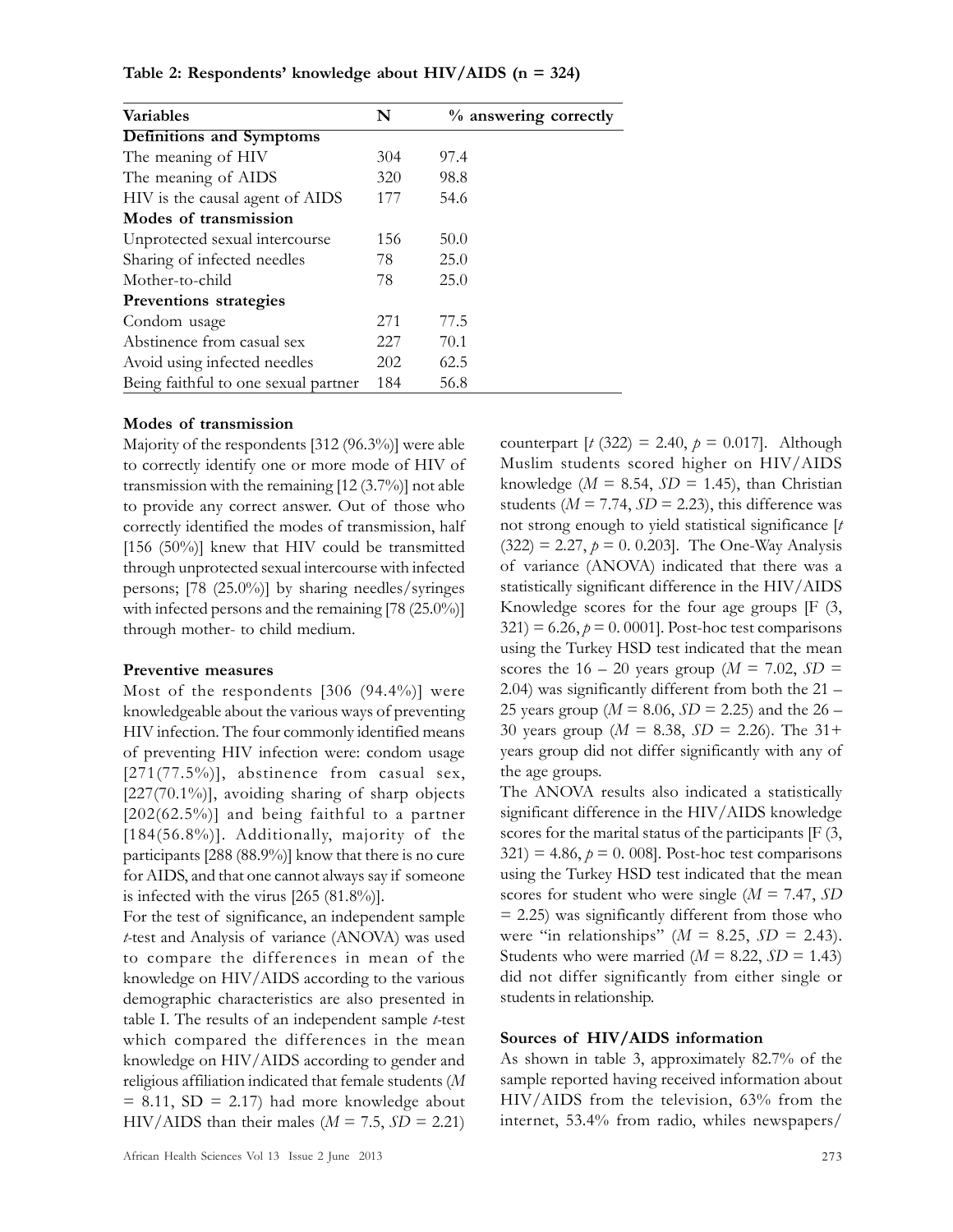magazines and parents accounted for 43.5% and 26.9%, respectively. The chi-square  $(\chi^2)$  analysis was used to examine the relationship between marital status, age-groups and year in school and the five sources of information. Only two, out of the 5 sources of HIV/AIDS information differed significantly between the number of years in school and their marital status. Compared with third year students, more first and second year students had received information about AIDS through the internet (49.2%, 39.2, and 11.7%) for first, second and third year students respectively  $[\chi^2 (2, N=324)]$  $= 6.70, p = .03$ . With regard to seeking information from television, more single students identified television as their preferred choice of information about AIDS (63.4%, 26.0%) and 9.7%) for single, "in relationship", and married students respectively  $[\chi^2 (2, N=324) = 6.23, p = .04].$ 

Table 3: Sources from which students (%) received HIV/AIDS information in the previous 6 months

| <b>Sources</b> | Overall Sex |    |    | Year in School |                                                       |    | <b>Marital Status</b> |          |                |
|----------------|-------------|----|----|----------------|-------------------------------------------------------|----|-----------------------|----------|----------------|
|                |             |    |    |                | number Male Female First Second Third Single In rela- |    |                       |          | <b>Married</b> |
|                |             |    |    |                |                                                       |    |                       | tionship |                |
| Television     | 83          | 84 | 82 | 85             | 79                                                    | 85 | 81                    | $87*$    | 75             |
| Internet       | 63          | 36 | 39 | $35*$          | 46                                                    | 26 | 39                    | 38       | 25             |
| Radio          | 53          | 53 | 54 | 53             | 59                                                    | 44 | 55                    | 50       | 53             |
| Newspapers     | 44          | 41 | 47 | 43             | 47                                                    | 39 | 43                    | 44       | 44             |
| Parents        | 27          | 27 | 26 | 27             | 29                                                    | 20 | 29                    | 23       | 25             |

 $* p < .05$ 

## Counseling and testing

Over 90% of the students reported to know where to have an HIV test, while 45% have had an HIV test. More male students (67%) indicated they would offer themselves for a test in the future as compared to only 38.8% of their female counterparts.

## Discussion

The data in the present study indicated an inconsistent level of HIV knowledge among undergraduate students in Ghana. Over 90% of the students have heard about HIV/AIDS. While students could identify the various modes of HIV transmission and preventive measures, they were less knowledgeable about the causative agent of AIDS.

The result also revealed a significant gender differences in HIV knowledge among university students in Ghana, with females more knowledgeable than males. This finding is consistent with studies conducted in Nigeria 25, 26 which found that AIDS knowledge differs on the basis of gender among university students. However, <sup>27</sup> had indicated no gender differences on HIV knowledge and attitudes among university students in Nigeria.

The data suggest that majority of students receive HIV/AIDS information from both print and electronic media (e.g. television, internet, radio, newspaper/magazines) but few had received same

from their parents. Consistent with findings in Ghana  $28$ , Nigeria  $29, 30$  and other countries  $31, 32$ , university students in Ghana appear to rely on both print and electronic media as the major source of HIV/AIDS information. Mass-media campaigns utilizing television radio, posters and billboards have been shown to be more effective for addressing specific issues<sup>33</sup>. They have also been proven to be effective in increasing knowledge, improving self-efficacy to use condoms, influencing social norms, increasing the amount of interpersonal communication and raising awareness of health services<sup>33</sup>. These media therefore have an important role to play in raising AIDS awareness among young adults including university students.

Discussion of sexual issues between parents and their children are rare in Ghana due to the fact that the Ghanaian culture has a more conservative, religious and traditional beliefs on issues of sexuality, condom usage and marriage <sup>34</sup>. It is also possible that the older generation had not received any information on sex education, making it difficult for them to approach the issue as parents themselves. Furthermore, residential pattern and family structure might reduce the opportunity to discuss sensitive topics like sex. Parents should discuss reproductive sexual issues with their children and young adults, because a strong adult protective shield for young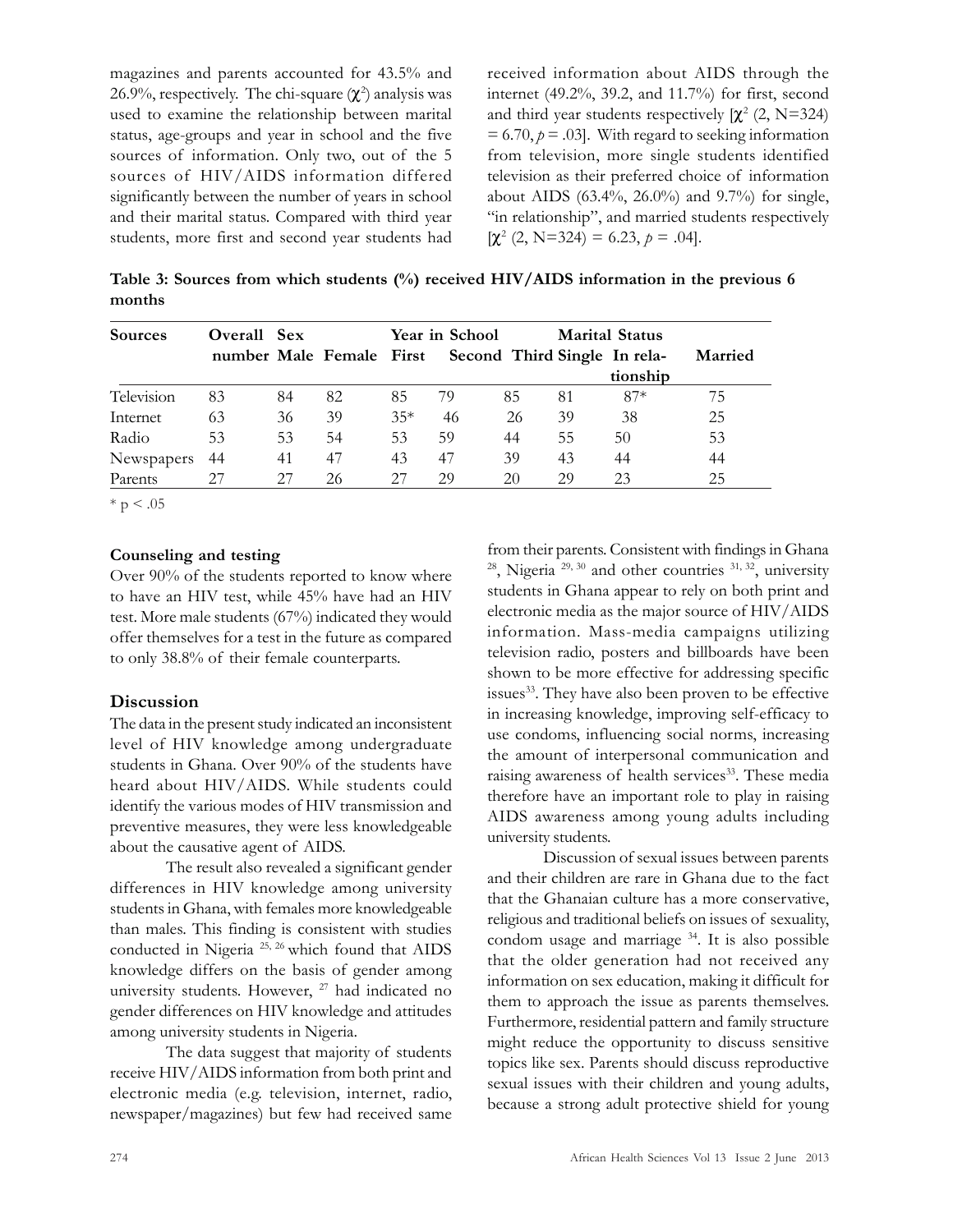people has been shown to decrease their risk of HIV infection<sup>35</sup>.

Another interesting finding of the study is that over 90% of the students reported not to have had HIV test, although over 45% of them knew where to access Counseling and Testing services. This finding is consistent with the studies of  $10, 19$  that indicated that majority of public university students had not taken the HIV test. The unwillingness of students to take HIV test could be attributed to fear, anxiety and stigma and discrimination associated with the Counseling and Testing and AIDS respectively. The fact that over 90% of the participants are single and "in relationship" raises a lot of health issues as only 33% and 67% of females and males students respectively indicated they would offer themselves for a test in the future.

## Implication for intervention and policy

The present study showed that university students in a tertiary institution in Ghana were knowledgeable about HIV/AIDS, used both print and electronic media (especially television and the internet) as their sources to HIV information, and majority of them have not had HIV test, although some know about the availability of Counseling and Testing services. There is however, the need to embark on extensive and sustained HIV/AIDS educational programs. The following recommendations should be taken into consideration when developing an effective education strategy:

A strong collaboration among universities, polytechnic, colleges of education and Ministry of Health should be built to help in the design and implementation of comprehensive special education to curtail the spread of HIV/AIDS in Ghana. Such programs should begin at the primary school levels and extending beyond formal education to reach parents and other adults in the larger community. The existing of HIV/AIDS Clubs in some tertiary institutions in Ghana should be scaled up to cover all higher and tertiary institutions.

Parents, teachers and sex educators should be more involved in HIV/AIDS education and prevention strategies. Parents for instance, should be encouraged to discuss sexual reproductive health issues such as condom usage and abstinence with their children. Availability of condoms is definitely important but individuals need to have confidence and firm belief that they can actually use it for effective intervention programs.

African Health Sciences Vol 13 Issue 2 June 2013 2013 The use of the internet for the dissemination of HIV/AIDS information should be intensified

since most of the youth as indicated in this study used that medium. The Ghana AIDS Commission should encourage its development partners (Non Governmental Organizations, Community Based Organizations, etc.) to provide up to date health related HIV information on their websites.

This study was the first of its kind to be conducted among private university students in a Ghanaian context. This study therefore fills a gap in research with respect to HIV/AIDS knowledge among private university students in a Ghanaian context.

## Study limitations

The data analyses were done based on a cross – sectional data; therefore, causal interpretation of the results cannot be established. The results cannot be generalized to the entire population of undergraduate students in Ghana due to the relative sample size and the non-probability sampling technique used. In addition to this, since all variables were measured by self-report instruments, which may have caused some bias considering the sensitive nature of the HIV/ AIDS as young people may be reluctant to provide information about their sexual activity and may have tended toward more socially acceptable responses. It is important for future studies also to use other forms of data collection, such as interviews, and focus group discussions. Future studies should assess student's risky sexual behaviour and attitudes towards people living with HIV, to help provide a comprehensive understanding of sexual issues among university students.

## Conclusion

The present study showed that university students in a tertiary institution in Ghana are knowledgeable about HIV/AIDS, used both print and electronic media (especially television and the internet) as their sources of HIV information, and majority of them have not had HIV test, although some know about the availability of Counseling and Testing services. The few numbers of students willing to have HIV test in the future should be of great concern to public health practitioners. Further extensive studies that will explore the reasons for their intensions for not willing to have HIV test are recommended.

## References

1. UNAIDS .UNAIDS Report on the global HIV/ AIDS epidemic update, 2010. Geneva: Switzerland.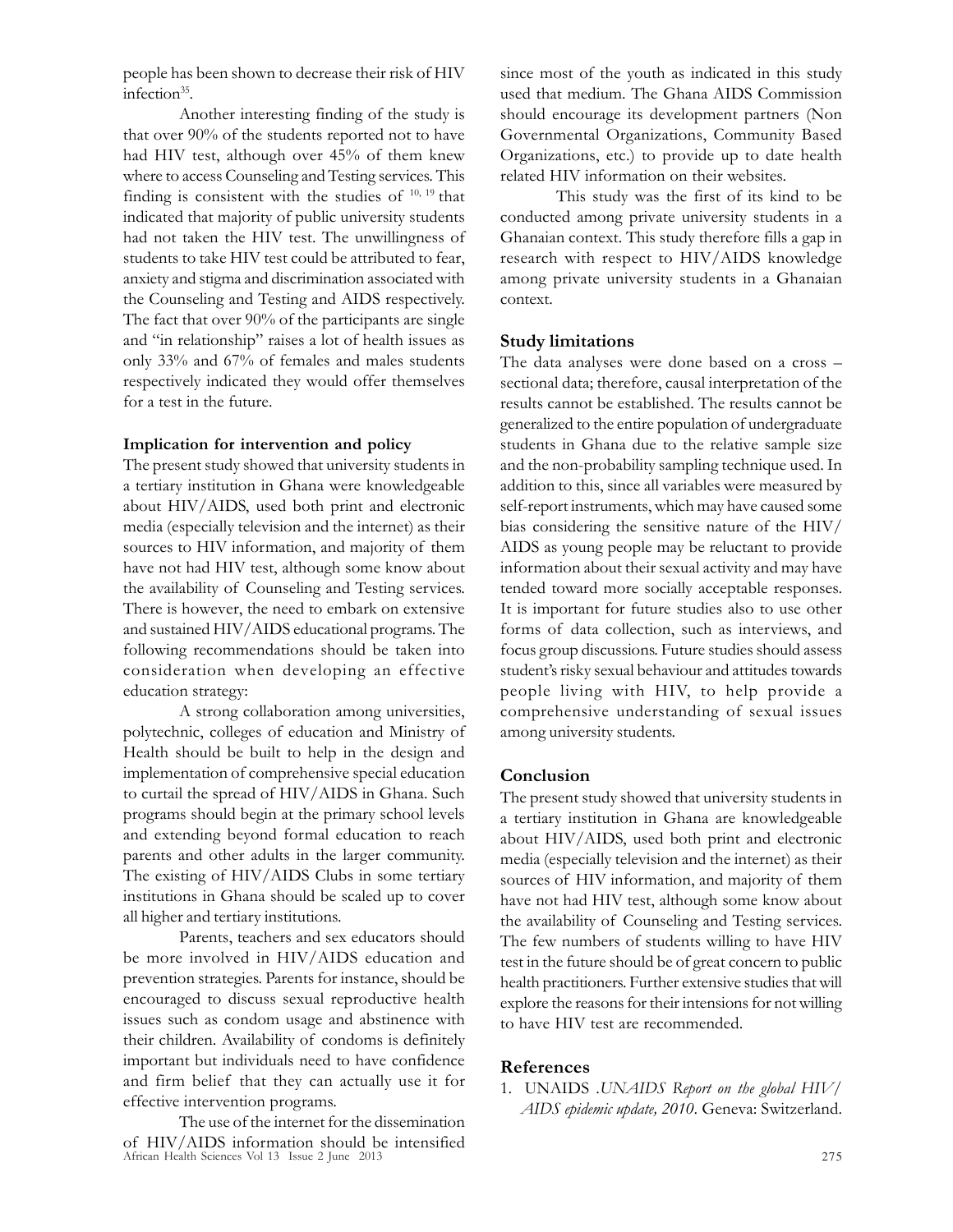Retrieved from http://www.unaids.org/en/ regionscountries/countries/ghana/.

- 2. Barnett T, Whitehead A. HIV/AIDS in Africa: Implications for "development" and major policy implications. Fourth SCUSA Inter-University Colloquim. University of East Anglia, Norwich, 5-8th September 1997.
- 3. UNICEF, UNAIDS, WHO .Young People and HIV/AIDS, Opportunity in Crisis. From http:// www.unicef.org/pubsgen/youngpeople-hivaids/ youngpeople-hivaids.pdf Working Paper No. 52. Washington, DC: PSI Research Division, 2002.
- 4. World Bank .HIV/AIDS prevention and Care Strategies for HIV. Retrieved fromwww.worldbank.org 2002.
- 5. Cote A, Sobela F, Dzokoto A, Nzambi K, Asamoah Adu C, Labbe A, et al. 'Transactional sex is the driving force in the dynamics of HIV in Accra, Ghana.' AIDS 2004; 18: 917-925.
- 6. De Kock KM, Ekpini E, Gnaore E. The public health implications of AIDS research in Africa. Journal of the American Medical Association 1994; 6: 481-486.
- 7. Earl D. Re-examination of the paradigm of HIV risk reduction in Adolescents. Journal of the American Osteopathic Association 1995; 95(12): 725- 728.
- 8. Population Reference Bureau. Improving the Reproductive Health of Sub-Saharan Africa's Youth. Washington, DC: The Bureau, 2006.
- 9. Anarfi J. Universities and HIV/AIDS in Sub Saharan Africa: A Case Study of the University of Ghana, Legon. Paper prepared for ADEA Working Group in Higher Education. Accra, Ghana, 2000.
- 10. Tagoe M, Aggor RA. Knowledge, behaviour, perceptions and attitudes of university of Ghana students towards HIV/AIDS: what does behavioural surveillance survey tell us? Journal of Health and Human Services Administration 2009; 32(1): 51-84.
- 11. Ankomah A. Condom use in sexual exchange relationships among young single adults in Ghana. AIDS Education and Prevention 1998; 10: 303–316.
- 12. Longfield K, Glick A, Waithaka M, Berman J. "Cross-Generational Relationships in Kenya: Couples' Motivations, Risk Perception for STIs/HIV and Condom Use." Working Paper No. 52. Washington, DC: PSI Research Division, 2002.
- 13. Temin MJ, Okonofua FE, Omorodion FO, Renne EP, Coplan P. Perception of sexual behaviour and knowledge about sexually

transmitted disease among adolescents in Benin City, Nigeria. International Family Planning Perspective 1999; 25(4): 186-190.

- 14. Onah HE, Mbah AU, Chukwuka JC, Ikeme AC. HIV/AIDS awareness and sexual practices among undergraduates in Enugu, Nigeria. Nigerian Postgraduate Medical Journal 2004; 11(2): 121-125.
- 15. Keller SE, Bartlett JA, Schleifer A, Johnson RL, Pinner E, Delaney B. HIV relevant sexual behavior among a healthy inner city heterosexual adolescent population in an endemic area of HIV. Journal of Adolescent Health Care 1991; 12: 44-48.
- 16. Diclemente RJ. Predictors of HIV-preventive sexual behavior in a high-risk adolescent population: the influence of perceived peer norms and sexual communication on incarcerated adolescents' consistent use of condoms. Journal of Adolescent Health 1991 12(5), 385-390
- 17. Hingson R, Strunin L, Berlin B. Acquired immunodeficiency syndrome transmission: Changes in knowledge and behaviours among teenagers. Massachusetts Statewide Surveys, 1986 to 1988. Pediatrics 1990; 85: 24-29.
- 18. Fawole IO, Asuzu MC, Oduntan SO, Brieger WR. A school based AIDS education programme for secondary school students in Nigeria: A review of effectiveness. Health Education Research Theory and Practice 1999; 14(5): 675-683.
- 19. Gordon M, Inusah F. Attitude and perception of University Students on Voluntary HIV Testing: A Case of the University of Ghana. Unpublished Bachelor of Science Long Essay. School of Nursing, University of Ghana, 2003.
- 20. Ghana Statistical Service. Ghana demographic and health survey, 2008. Accra, Ghana: GSS, GHS, ICF and Macro, 2009
- 21. Ghana Statistical Service. The 2010 Population and Housing Census Provisional Results. Ghana Statistical Service. Retrieved from http:// www.ghana.gov.gh/census/phc2010.pdf, 2011
- 22. Koopman C, Rotheram-Boru, M, Henderso R, Bradley J, Hunter T. Assessment of knowledge about AIDS and beliefs about AIDS prevention among adolescents. AIDS Education and Prevention 1990 2(1): 58–69.
- 23. Shrum JC, Turner NH, Bruce KEM. Development of an instrument to measure attitudes toward acquired immune deficiency syndrome. AIDS Education and Prevention 1989; 1: 222-230.
- 24. Ulasi CI, Preko PO, Baidoo JA, Bayard B, Ehiri JE, Jolly CM, et al. (2009). HIV/AIDS-related